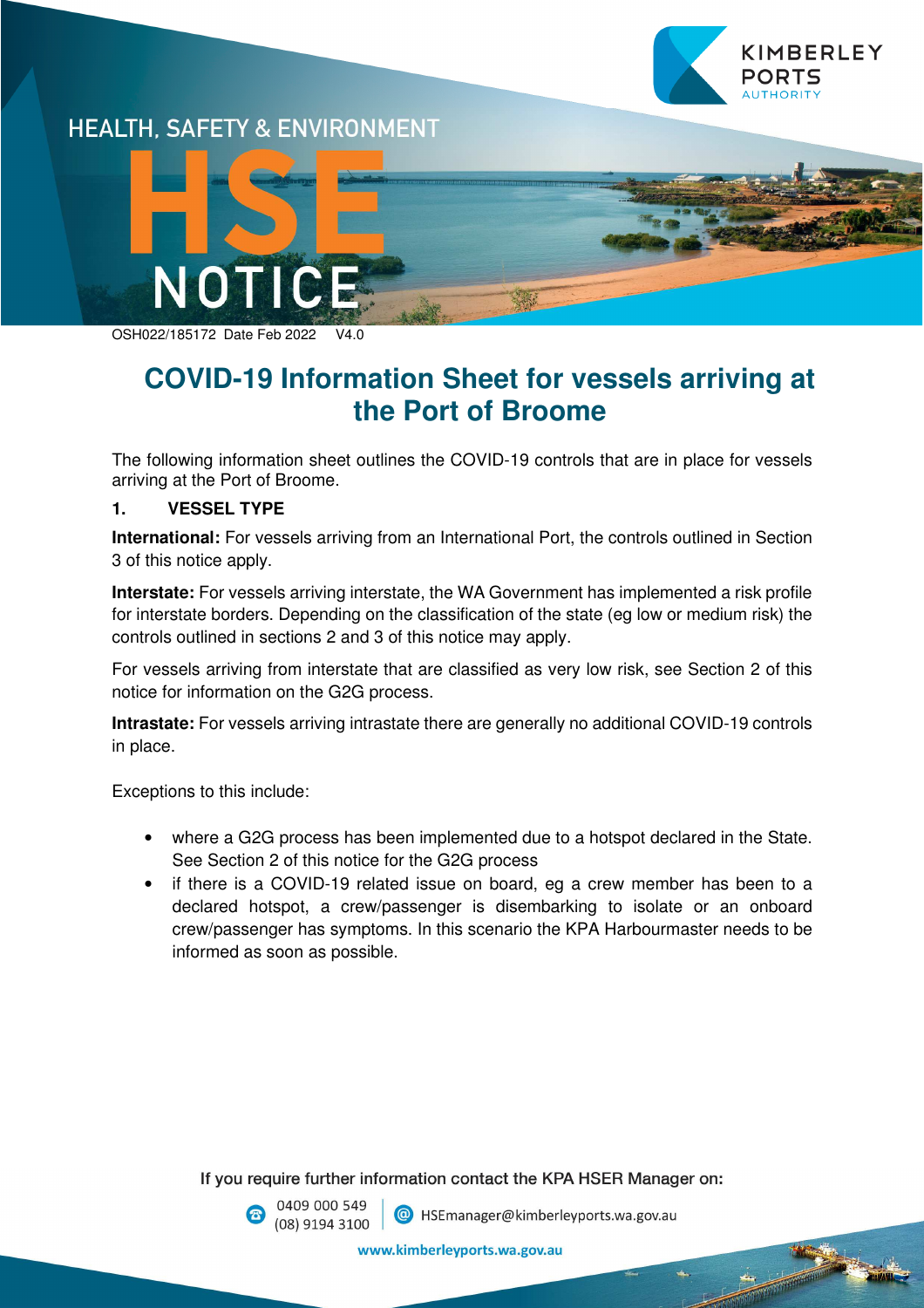

## **HEALTH. SAFETY & ENVIRONMENT**



OSH022/185172 Date Feb 2022 V4.0

#### **2. G2G PROCESS**

Vessels with passengers/crew under Good-to-Go (G2G) orders must adhere to the following:

- advise KPA prior to arrival of any G2G passes through the COVID-19 vessel master questionnaire
- once the vessel has berthed alongside, no-one can embark/disembark until the G2G passes and health declarations have been processed/approved by the police
- then the vessel can work alongside as normal.

### **3. COVID-19 CONTROLS**

#### **3.1 Vessel Arrival**

Prior to the vessel arrival there are a range of controls in place including:

- Confirmation by vessel that there is no illness on board
- Pilot to wear appropriate PPE, confirm with master there is no illness reported on board and that regular temp checks have been undertaken and recorded\*
- Vessel crew to remain onboard at all times
- Vessel crew are to wear masks at all times.

#### **3.2 Access requirements**

Once the vessel is alongside there will be no access or egress for any personnel (eg KPA employees, vessel crew, contractors, vessel agent, pilot etc) onto the vessel without the express permission of Harbour Master or delegate.

KPA will have the following controls in place at the gangway:

- a gangway watch when KPA operations are not being undertaken
- a sign at the gangway advising of no access onto vessel without Harbour Master approval

If you require further information contact the KPA HSER Manager on:



<sup>@</sup> HSEmanager@kimberleyports.wa.gov.au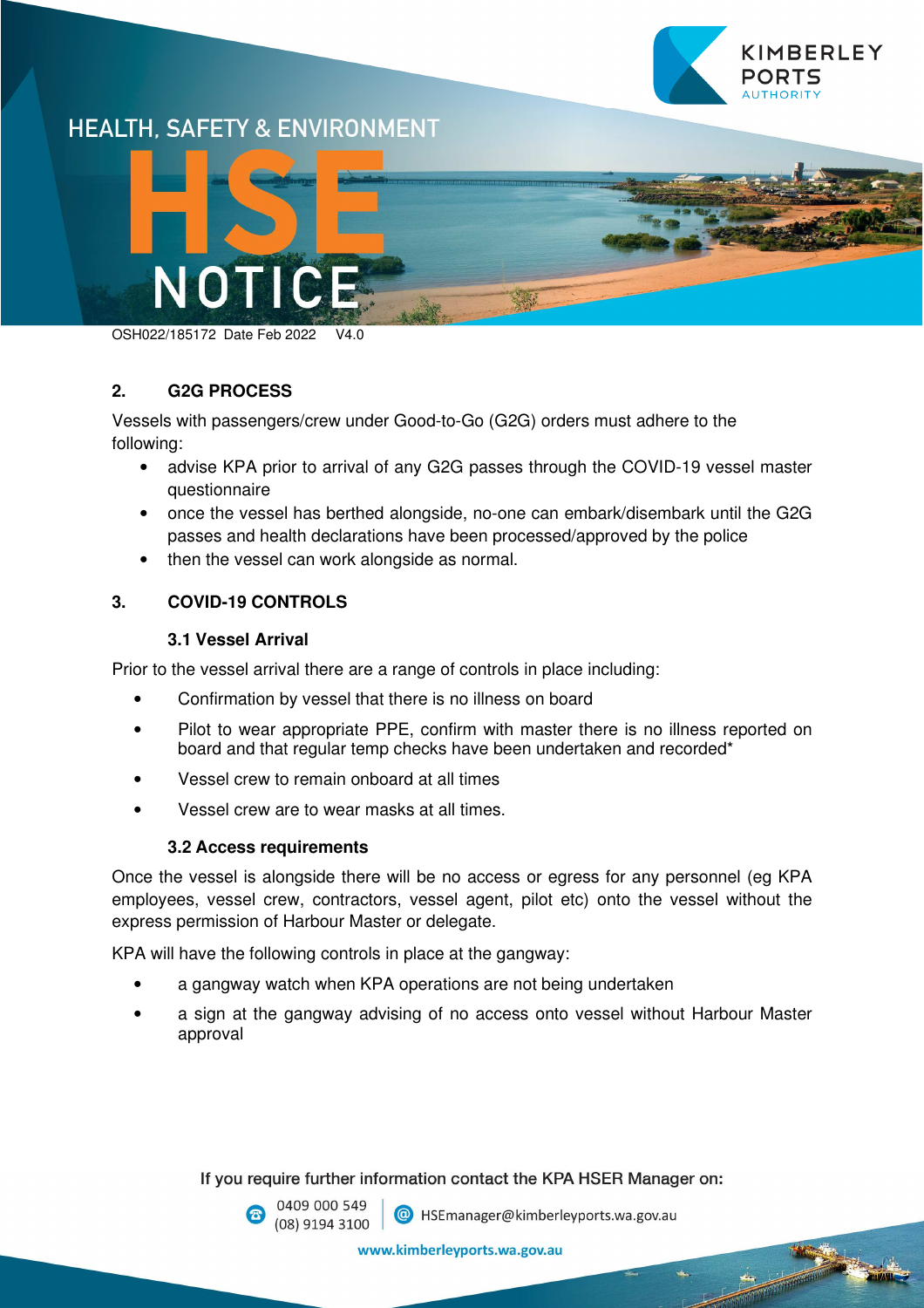

## **HEALTH. SAFETY & ENVIRONMENT**



OSH022/185172 Date Feb 2022 V4.0

- a document satchel attached to gangway for remote exchange of documents etc<sup>\*</sup>
- a bucket with diluted disinfectant (eg Viralfx) to clean PPE and boot wash
- garbage bag and bin for PPE waste. Note: garbage to be segregated for appropriate disposal if detection of COVID-19

If you require access to the vessel and have Harbour Master approval you must have the following in place:

- a document outlining your COVID-19 access controls and equipment decontamination processes (where appropriate)
- wear the minimum PPE requirements including suit, gloves and face mask unless otherwise approved by the Harbour Master
- maintain segregation between vessel crew and approved visitors
- remote communication with Master /rep using Radio comms or mobile phone



If you require further information contact the KPA HSER Manager on:

0409 000 549 (08) 9194 3100

<sup>@</sup> HSEmanager@kimberleyports.wa.gov.au